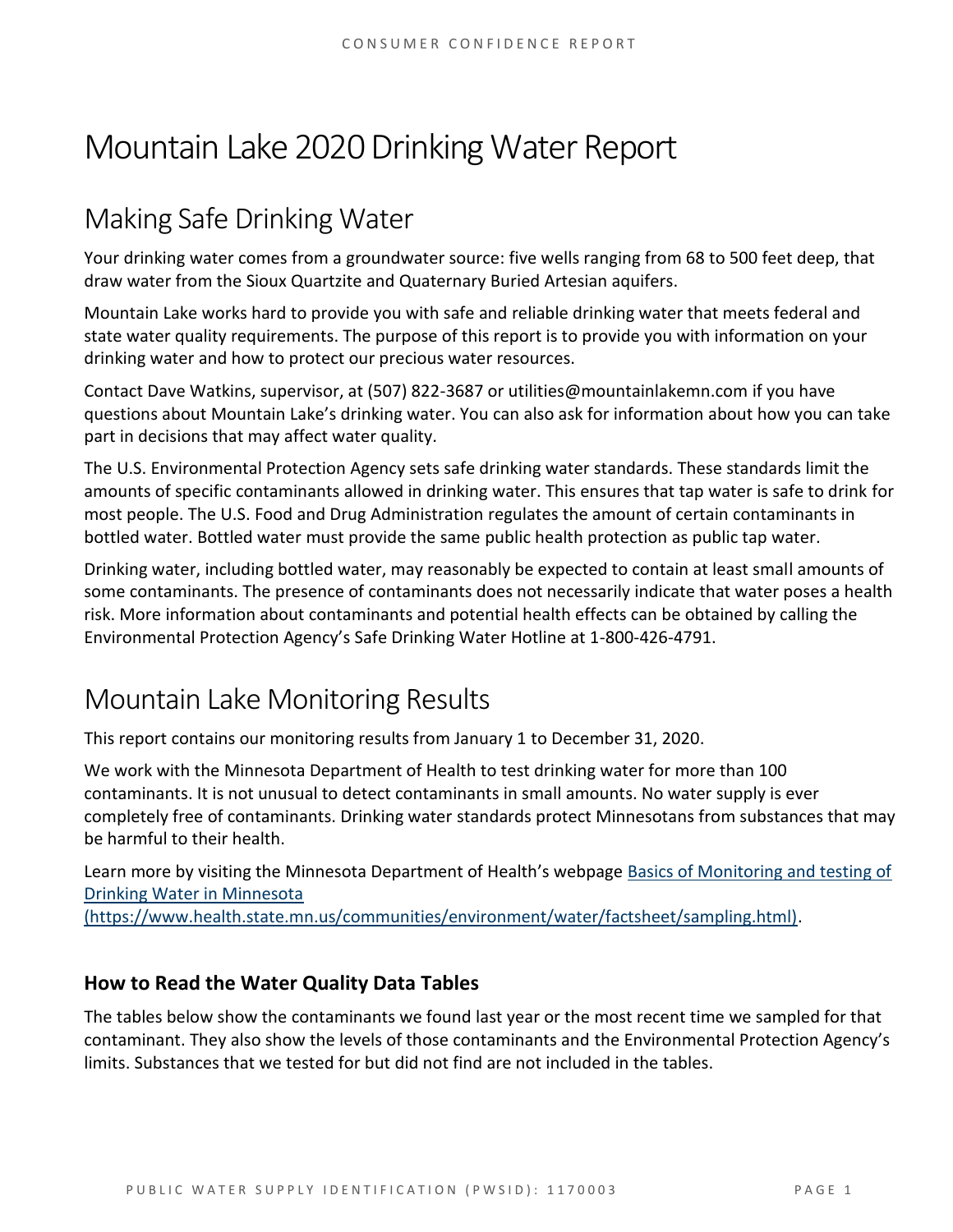We sample for some contaminants less than once a year because their levels in water are not expected to change from year to year. If we found any of these contaminants the last time we sampled for them, we included them in the tables below with the detection date.

We may have done additional monitoring for contaminants that are not included in the Safe Drinking Water Act. To request a copy of these results, call the Minnesota Department of Health at 651-201-4700 or 1-800-818-9318 between 8:00 a.m. and 4:30 p.m., Monday through Friday.

Some contaminants are monitored regularly throughout the year, and rolling (or moving) annual averages are used to manage compliance. Because of this averaging, there are times where the Range of Detected Test Results for the calendar year is lower than the Highest Average or Highest Single Test Result, because it occurred in the previous calendar year.

### **Definitions**

- AL (Action Level): The concentration of a contaminant which, if exceeded, triggers treatment or other requirements which a water system must follow.
- **EPA:** Environmental Protection Agency
- **MCL (Maximum contaminant level)**: The highest level of a contaminant that is allowed in drinking water. MCLs are set as close to the MCLGs as feasible using the best available treatment technology.
- **MCLG (Maximum contaminant level goal)**: The level of a contaminant in drinking water below which there is no known or expected risk to health. MCLGs allow for a margin of safety.
- **MRDL (Maximum residual disinfectant level):** The highest level of a disinfectant allowed in drinking water. There is convincing evidence that addition of a disinfectant is necessary for control of microbial contaminants.
- **MRDLG (Maximum residual disinfectant level goal)**: The level of a drinking water disinfectant below which there is no known or expected risk to health. MRDLGs do not reflect the benefits of the use of disinfectants to control microbial contaminants.
- **N/A (Not applicable)**: Does not apply.
- **ppb (parts per billion)**: One part per billion in water is like one drop in one billion drops of water, or about one drop in a swimming pool. ppb is the same as micrograms per liter ( $\mu$ g/l).
- **ppm (parts per million)**: One part per million is like one drop in one million drops of water, or about one cup in a swimming pool. ppm is the same as milligrams per liter (mg/l).
- **PWSID: Public water system identification.**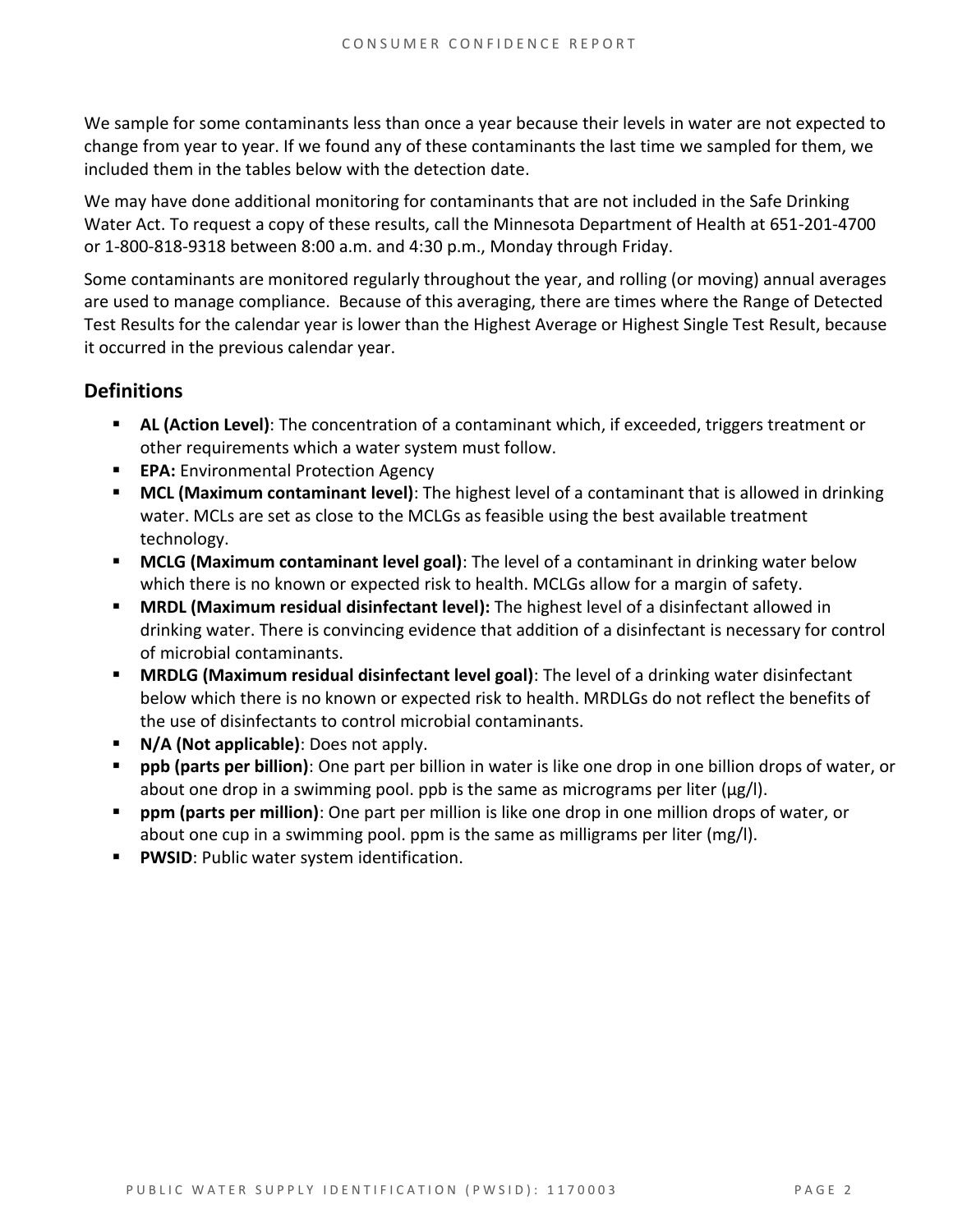## **Monitoring Results – Regulated Substances**

| LEAD AND COPPER - Tested at customer taps.                   |                                  |                                           |                                                   |                                                                                    |                  |                                        |
|--------------------------------------------------------------|----------------------------------|-------------------------------------------|---------------------------------------------------|------------------------------------------------------------------------------------|------------------|----------------------------------------|
| <b>Contaminant</b> (Date, if<br>sampled in previous<br>year) | EPA's<br>Ideal<br>Goal<br>(MCLG) | EPA's<br><b>Action</b><br>Level           | 90% of<br><b>Results Were</b><br><b>Less Than</b> | <b>Number</b><br><b>of</b><br><b>Homes</b><br>with<br><b>High</b><br><b>Levels</b> | <b>Violation</b> | <b>Typical Sources</b>                 |
| Lead                                                         | 0 ppb                            | 90% of<br>homes<br>less than<br>15 ppb    | $0.68$ ppb                                        | 0 out of<br>9                                                                      | NO               | Corrosion of<br>household<br>plumbing. |
| Copper                                                       | 0 ppm                            | 90% of<br>homes<br>less than<br>$1.3$ ppm | $0.54$ ppm                                        | 0 out of<br>9                                                                      | <b>NO</b>        | Corrosion of<br>household<br>plumbing. |

#### **Potential Health Effects and Corrective Actions (If Applicable)**

Copper/Lead: During the year, we failed to take a sample and/or submit information on lead and copper during the required testing period(s) of 06/01/20 to 09/30/20. Because we did not monitor or failed to monitor completely during the compliance period(s), we did not know whether lead or copper was present in your drinking water, and we are unable to tell you whether your health was at risk during this time.

| <b>INORGANIC &amp; ORGANIC CONTAMINANTS - Tested in drinking water.</b> |                                      |                         |                                                                                    |                                                    |                  |                                                                                                          |
|-------------------------------------------------------------------------|--------------------------------------|-------------------------|------------------------------------------------------------------------------------|----------------------------------------------------|------------------|----------------------------------------------------------------------------------------------------------|
| <b>Contaminant</b><br>(Date, if sampled<br>in previous year)            | EPA's<br><b>Ideal Goal</b><br>(MCLG) | EPA's<br>Limit<br>(MCL) | <b>Highest</b><br><b>Average or</b><br><b>Highest Single</b><br><b>Test Result</b> | Range of<br><b>Detected</b><br><b>Test Results</b> | <b>Violation</b> | <b>Typical Sources</b>                                                                                   |
| <b>Nitrate</b>                                                          | 10 ppm                               | 10.4<br>ppm             | $0.69$ ppm                                                                         | N/A                                                | <b>NO</b>        | Runoff from fertilizer<br>use; Leaching from<br>septic tanks, sewage;<br>Erosion of natural<br>deposits. |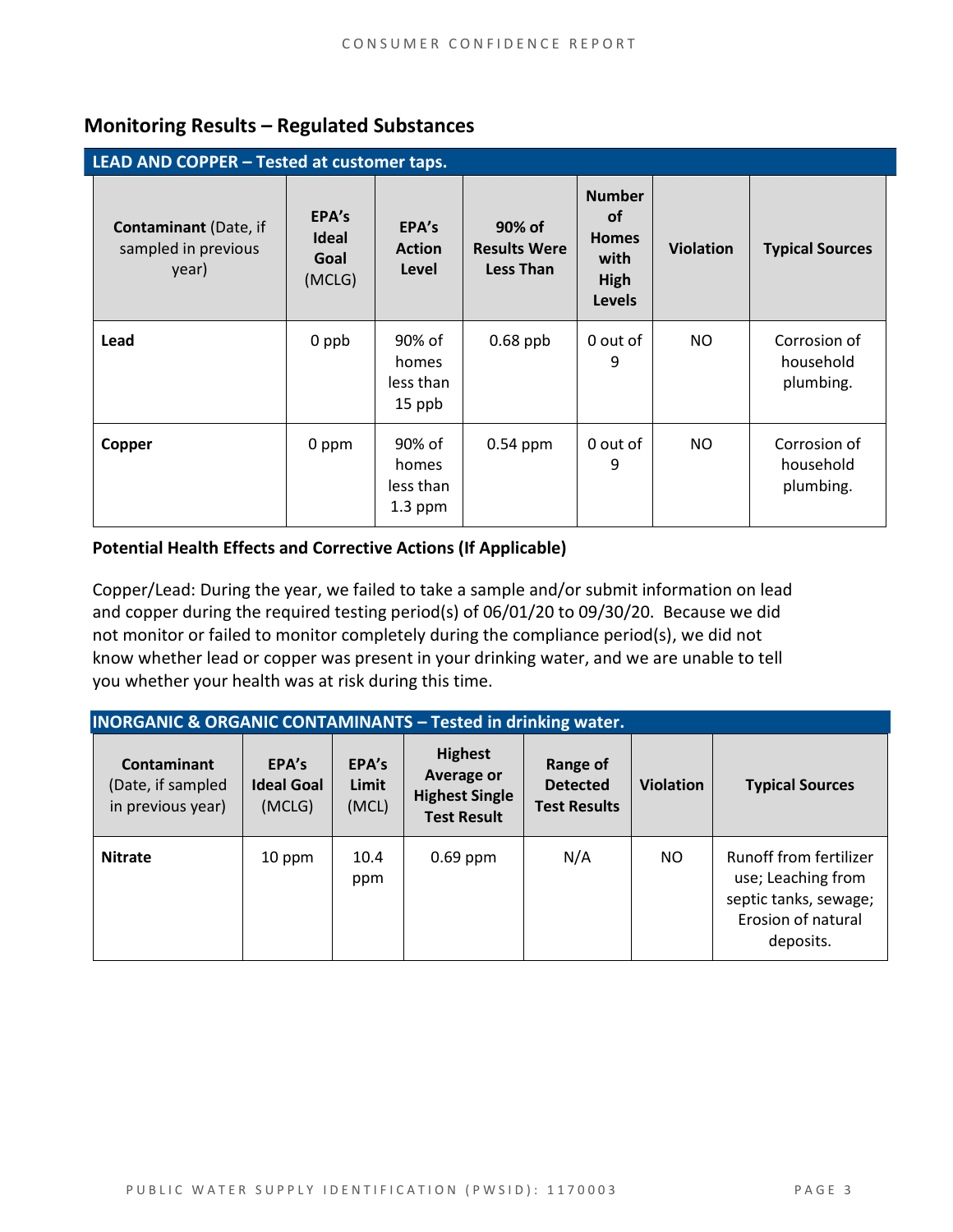| <b>CONTAMINANTS RELATED TO DISINFECTION - Tested in drinking water.</b> |                                               |                                    |                                                                                              |                                                    |                  |                                                  |
|-------------------------------------------------------------------------|-----------------------------------------------|------------------------------------|----------------------------------------------------------------------------------------------|----------------------------------------------------|------------------|--------------------------------------------------|
| Substance (Date, if<br>sampled in previous<br>year)                     | <b>EPA's Ideal</b><br>Goal (MCLG<br>or MRDLG) | EPA's<br>Limit<br>(MCL or<br>MRDL) | <b>Highest</b><br><b>Average or</b><br><b>Highest</b><br><b>Single Test</b><br><b>Result</b> | Range of<br><b>Detected</b><br><b>Test Results</b> | <b>Violation</b> | <b>Typical Sources</b>                           |
| <b>Total</b><br><b>Trihalomethanes</b><br>(TTHMs)                       | N/A                                           | 80 ppb                             | $4.9$ ppb                                                                                    | N/A                                                | NO.              | By-product of<br>drinking water<br>disinfection. |
| <b>Total Haloacetic</b><br>Acids (HAA)                                  | N/A                                           | 60 ppb                             | $1.2$ ppb                                                                                    | N/A                                                | NO.              | By-product of<br>drinking water<br>disinfection. |
| <b>Total Chlorine</b>                                                   | $4.0$ ppm                                     | $4.0$ ppm                          | $0.6$ ppm                                                                                    | $0.30 - 0.70$<br>ppm                               | NO.              | Water additive<br>used to control<br>microbes.   |

Total HAA refers to HAA5

| <b>OTHER SUBSTANCES - Tested in drinking water.</b> |                                      |                         |                                                                                    |                                                    |                  |                                                                               |  |
|-----------------------------------------------------|--------------------------------------|-------------------------|------------------------------------------------------------------------------------|----------------------------------------------------|------------------|-------------------------------------------------------------------------------|--|
| Substance (Date,<br>if sampled in<br>previous year) | EPA's<br><b>Ideal Goal</b><br>(MCLG) | EPA's<br>Limit<br>(MCL) | <b>Highest</b><br><b>Average or</b><br><b>Highest Single</b><br><b>Test Result</b> | Range of<br><b>Detected</b><br><b>Test Results</b> | <b>Violation</b> | <b>Typical Sources</b>                                                        |  |
| <b>Fluoride</b>                                     | $4.0$ ppm                            | $4.0$ ppm               | $0.71$ ppm                                                                         | $0.58 - 0.76$<br>ppm                               | NO.              | Erosion of natural<br>deposits; Water<br>additive to promote<br>strong teeth. |  |

#### **Potential Health Effects and Corrective Actions (If Applicable)**

Fluoride: Fluoride is nature's cavity fighter, with small amounts present naturally in many drinking water sources. There is an overwhelming weight of credible, peer-reviewed, scientific evidence that fluoridation reduces tooth decay and cavities in children and adults, even when there is availability of fluoride from other sources, such as fluoride toothpaste and mouth rinses. Since studies show that optimal fluoride levels in drinking water benefit public health, municipal community water systems adjust the level of fluoride in the water to an optimal concentration between 0.5 to 0.9 parts per million (ppm) to protect your teeth. Fluoride levels below 2.0 ppm are not expected to increase the risk of a cosmetic condition known as enamel fluorosis.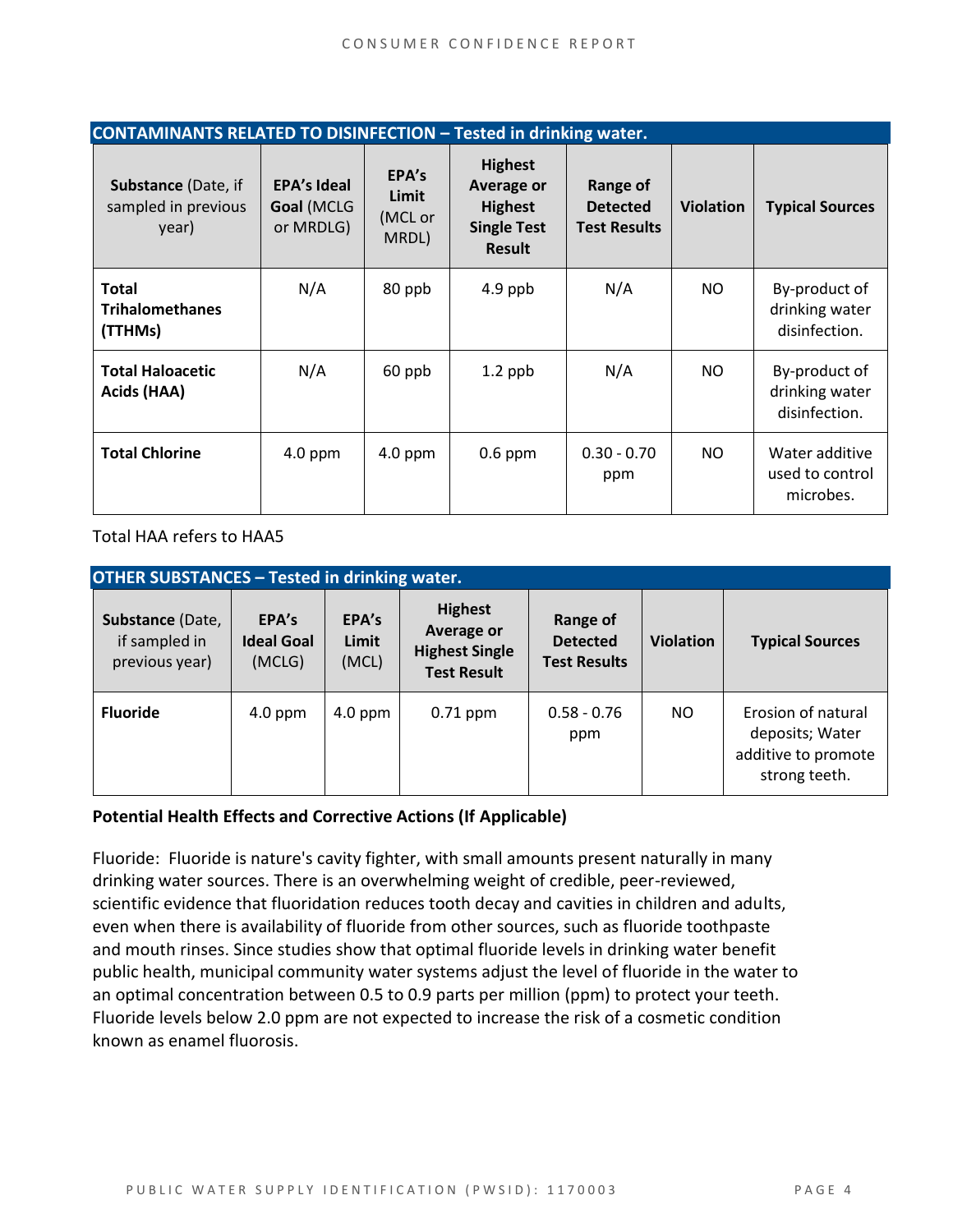### **Monitoring Results – Unregulated Substances**

In addition to testing drinking water for contaminants regulated under the Safe Drinking Water Act, we sometimes also monitor for contaminants that are not regulated. Unregulated contaminants do not have legal limits for drinking water.

Detection alone of a regulated or unregulated contaminant should not cause concern. The meaning of a detection should be determined considering current health effects information. We are often still learning about the health effects, so this information can change over time.

The following table shows the unregulated contaminants we detected last year, as well as human-health based guidance values for comparison, where available. The comparison values are based only on potential health impacts and do not consider our ability to measure contaminants at very low concentrations or the cost and technology of prevention and/or treatment. They may be set at levels that are costly, challenging, or impossible for water systems to meet (for example, large-scale treatment technology may not exist for a given contaminant).

A person drinking water with a contaminant at or below the comparison value would be at little or no risk for harmful health effects. If the level of a contaminant is above the comparison value, people of a certain age or with special health conditions - like a fetus, infants, children, elderly, and people with impaired immunity – may need to take extra precautions. Because these contaminants are unregulated, EPA and MDH require no particular action based on detection of an unregulated contaminant. We are notifying you of the unregulated contaminants we have detected as a public education opportunity.

More information is available on MDH's A-Z List of Contaminants in Water [\(https://www.health.state.mn.us/communities/environment/water/contaminants/index.html\)](https://www.health.state.mn.us/communities/environment/water/contaminants/index.html) and Fourth [Unregulated Contaminant Monitoring Rule \(UCMR 4\)](https://www.health.state.mn.us/communities/environment/water/com/ucmr4.html)  [\(https://www.health.state.mn.us/communities/environment/water/com/ucmr4.html\).](https://www.health.state.mn.us/communities/environment/water/com/ucmr4.html)

| <b>UNREGULATED CONTAMINANTS - Tested in drinking water.</b> |                         |                                                                          |                                                 |  |  |  |  |
|-------------------------------------------------------------|-------------------------|--------------------------------------------------------------------------|-------------------------------------------------|--|--|--|--|
| <b>Contaminant</b>                                          | <b>Comparison Value</b> | <b>Highest Average Result</b><br>or Highest Single Test<br><b>Result</b> | <b>Range of Detected Test</b><br><b>Results</b> |  |  |  |  |
| Sodium*                                                     | 20 ppm                  |                                                                          | N/A                                             |  |  |  |  |
| <b>Sulfate</b>                                              | 500 ppm                 | 79.8 ppm                                                                 | N/A                                             |  |  |  |  |

\*Note that home water softening can increase the level of sodium in your water.

### **Some People Are More Vulnerable to Contaminants in Drinking Water**

Some people may be more vulnerable to contaminants in drinking water than the general population. Immuno-compromised persons such as persons with cancer undergoing chemotherapy, persons who have undergone organ transplants, people with HIV/AIDS or other immune system disorders, some elderly, and infants can be particularly at risk from infections. The developing fetus and therefore pregnant women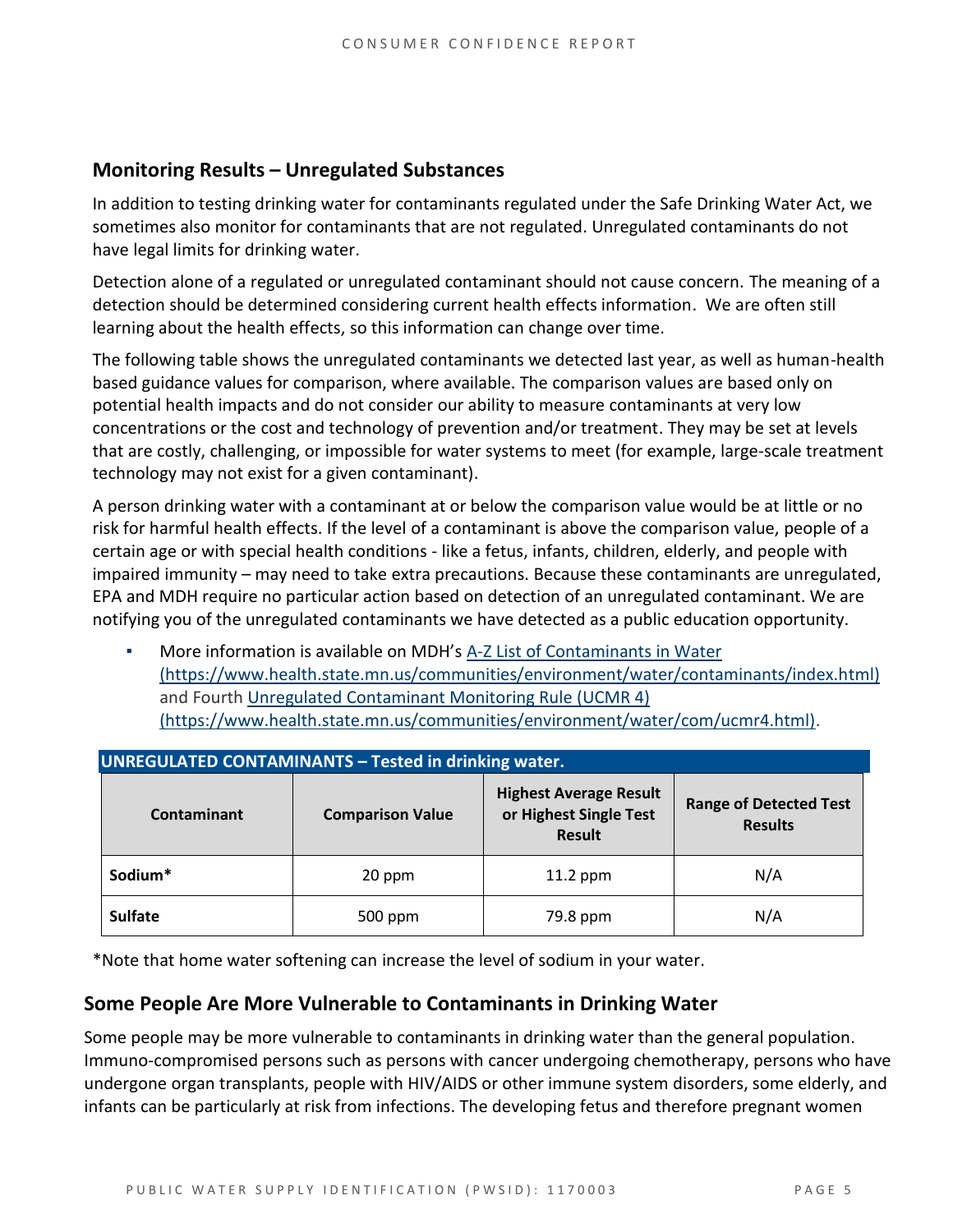may also be more vulnerable to contaminants in drinking water. These people or their caregivers should seek advice about drinking water from their health care providers. EPA/Centers for Disease Control (CDC) guidelines on appropriate means to lessen the risk of infection by *Cryptosporidium* and other microbial contaminants are available from the Safe Drinking Water Hotline at 1-800-426-4791.

## Learn More about Your Drinking Water

## **Drinking Water Sources**

Minnesota's primary drinking water sources are groundwater and surface water. Groundwater is the water found in aquifers beneath the surface of the land. Groundwater supplies 75 percent of Minnesota's drinking water. Surface water is the water in lakes, rivers, and streams above the surface of the land. Surface water supplies 25 percent of Minnesota's drinking water.

Contaminants can get in drinking water sources from the natural environment and from people's daily activities. There are five main types of contaminants in drinking water sources.

- **Microbial contaminants,** such as viruses, bacteria, and parasites. Sources include sewage treatment plants, septic systems, agricultural livestock operations, pets, and wildlife.
- **Inorganic contaminants** include salts and metals from natural sources (e.g. rock and soil), oil and gas production, mining and farming operations, urban stormwater runoff, and wastewater discharges.
- **Pesticides and herbicides** are chemicals used to reduce or kill unwanted plants and pests. Sources include agriculture, urban stormwater runoff, and commercial and residential properties.
- **Organic chemical contaminants** include synthetic and volatile organic compounds. Sources include industrial processes and petroleum production, gas stations, urban stormwater runoff, and septic systems.
- **Radioactive contaminants** such as radium, thorium, and uranium isotopes come from natural sources (e.g. radon gas from soils and rock), mining operations, and oil and gas production.

The Minnesota Department of Health provides information about your drinking water source(s) in a source water assessment, including:

- How Mountain Lake is protecting your drinking water source(s);
- Nearby threats to your drinking water sources;
- How easily water and pollution can move from the surface of the land into drinking water sources, based on natural geology and the way wells are constructed.

Find your source water assessment at [Source Water Assessments](https://www.health.state.mn.us/communities/environment/water/swp/swa)  [\(https://www.health.state.mn.us/communities/environment/water/swp/swa\)](https://www.health.state.mn.us/communities/environment/water/swp/swa) or call 651-201-4700 or 1- 800-818-9318 between 8:00 a.m. and 4:30 p.m., Monday through Friday.

## **Lead in Drinking Water**

You may be in contact with lead through paint, water, dust, soil, food, hobbies, or your job. Coming in contact with lead can cause serious health problems for everyone. There is no safe level of lead. Babies, children under six years, and pregnant women are at the highest risk.